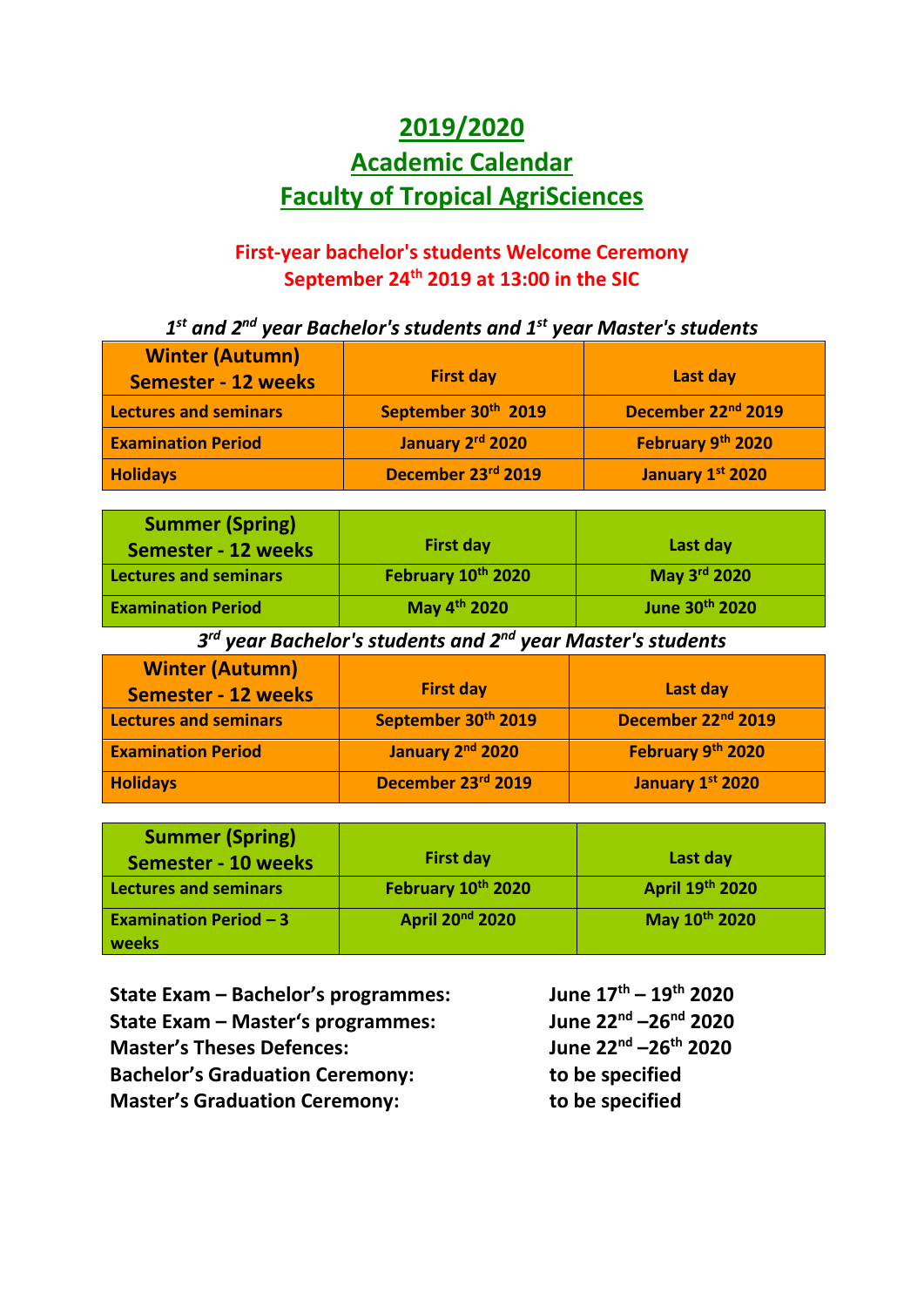## **Detailed Academic Calendar for FTA CULS Prague**

## **For academic year 2019/2020 – for the students of the Bachelor's and Master's programmes**

| <b>Terms</b>                     |       | <b>Events</b>                                                                         |
|----------------------------------|-------|---------------------------------------------------------------------------------------|
| <b>September</b>                 | 2019  |                                                                                       |
| $2nd - 3rd$                      |       | Enrolment of New Students from Supplemental Round for 2019/2020                       |
| 6 <sup>th</sup>                  |       | Last day to take exams for academic year from 2018/2019                               |
|                                  |       | Study Requests Submission due date to Academic Administration Office                  |
| Aug $31^{st} - 6^{th}$           |       | (repeating an academic year, deferring exams, etc.)                                   |
| $9^{th} - 10^{th}$               |       | Enrolment - 2 <sup>nd</sup> year Bachelor's students 2019/2020 academic year          |
| $11^{th} - 12^{th}$              |       | Enrolment - 3rd year Bachelor's students 2019/2020 academic year                      |
| $13^{th} \cdot 14^{th}$          |       | Enrolment - 2 <sup>nd</sup> year Master's students 2018/2019 academic year            |
| $23^{th} - 29^{th}$              |       | <b>Tutorial Registration via UIS - Winter (Autumn) Semester</b>                       |
| 24 <sup>th</sup>                 | 13:00 | Welcome Ceremony for 1 <sup>st</sup> year Bachelor's students                         |
|                                  |       | State Examinations for 2018/2019 - Repetition Round (Bachelor's and Master's          |
| 25 <sup>th</sup>                 | 09:00 | students)                                                                             |
| 30 <sup>th</sup>                 |       | <b>Winter (Autumn) Semester begins</b>                                                |
| <b>October</b>                   | 2019  |                                                                                       |
| gth                              | 17:30 | Orientation Meeting for the 1 <sup>st</sup> year students (T building)                |
| $28th$ – Nov 3rd                 |       | Optional Subjects Registration for Summer (Spring) Semester via UIS - Round 1         |
| <b>November</b>                  | 2019  |                                                                                       |
| 4 <sup>th</sup> -8 <sup>th</sup> |       | Life Science Film Festival at FTA/CULS                                                |
| 10 <sup>th</sup>                 |       | 1st block of Master's programmes courses ending                                       |
| $11^{th} - 17^{th}$              |       | Optional Subjects Registration for Summer (Spring) Semester via UIS - Round 2         |
| 22 <sup>nd</sup>                 |       | <b>CULS "Open House"/Campus Visits for Prospective Students</b>                       |
| $22nd - Mar$                     |       |                                                                                       |
| 31 <sup>st</sup>                 |       | Application for studies at FTA 2020/2021 - 1 <sup>st</sup> and 2 <sup>nd</sup> Period |
| 30 <sup>th</sup>                 |       | All new Thesis topics available for selection via UIS (Bachelor's and Master's)       |
| <b>December</b>                  | 2019  |                                                                                       |
| 20 <sup>th</sup>                 |       | 2 <sup>nd</sup> block of Master's programmes courses ending                           |
| $\overline{23^{th}}$ – Jan 1st   |       |                                                                                       |
| 2020                             |       | <b>Christmas Holiday</b>                                                              |
| January                          | 2020  |                                                                                       |
| $2nd$ – Feb $9th$                |       | <b>Exam Period</b>                                                                    |
|                                  |       | Deadline for new study applications at FTA for students outside of the Czech Rep.     |
| 15 <sup>th</sup>                 |       | (Academic year 2020/2021) - 1 <sup>st</sup> Period                                    |
| $16^{th} - 31^{st}$              |       |                                                                                       |
| Mar                              |       | Application for studies at FTA 2020/2021 - 2 <sup>nd</sup> Period                     |
| 20 <sup>st</sup>                 |       | 1st round of 1st period of Entrance Exams for 2020/2021                               |
| $24^{th} - 25^{th}$              |       | <b>CULS "Open House"/Campus Visits for Prospective Students</b>                       |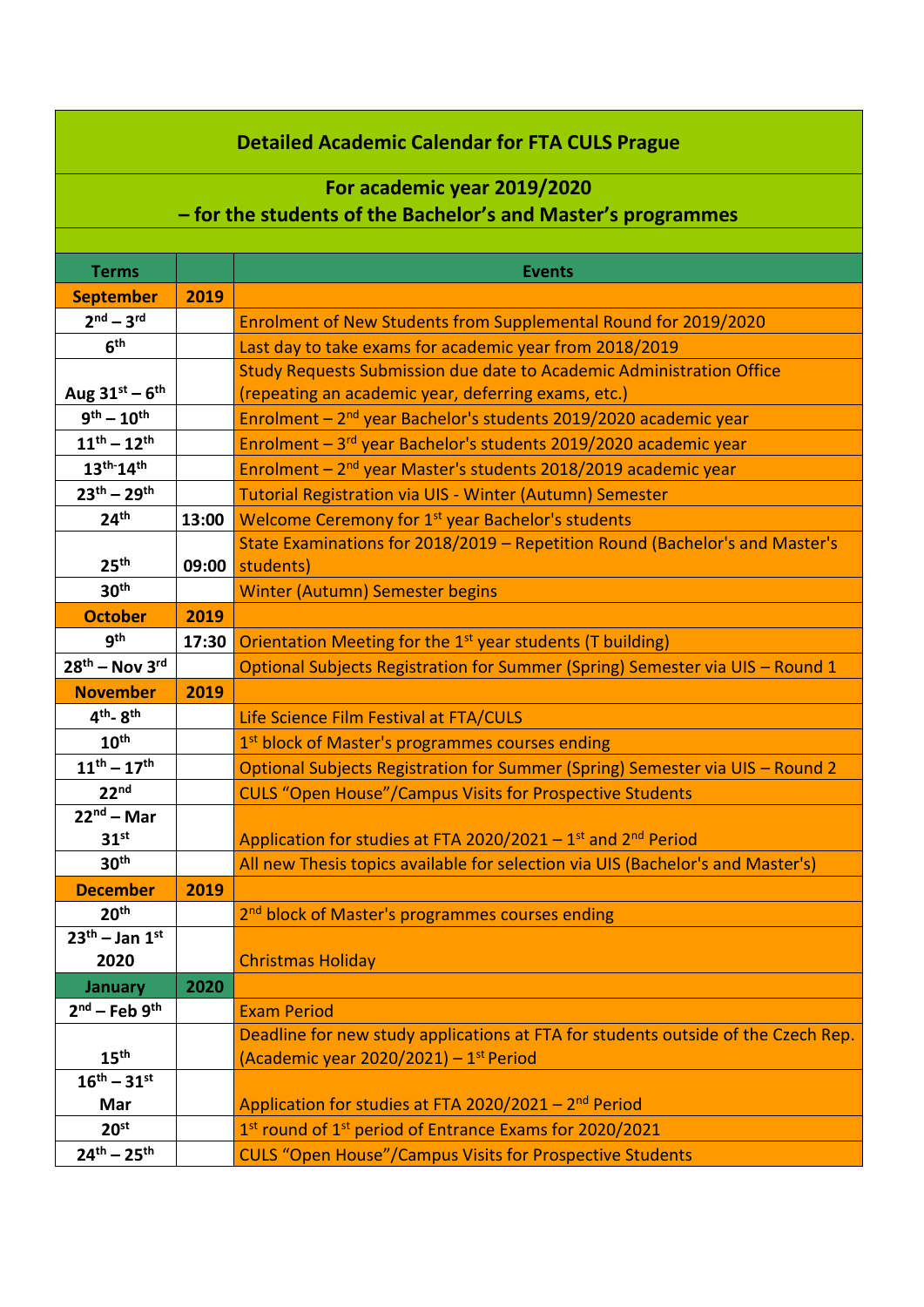|                                     |      | Deadline for requests to modify assignments of the final theses in UIS - for                               |
|-------------------------------------|------|------------------------------------------------------------------------------------------------------------|
| 31 <sup>st</sup>                    |      | <b>Finalists</b>                                                                                           |
|                                     |      | Theses selection and registration in UIS deadline for 1 <sup>st</sup> year Master and 2 <sup>nd</sup> year |
| 31 <sup>st</sup>                    |      | <b>Bachelor students</b>                                                                                   |
| <b>February</b>                     | 2020 |                                                                                                            |
| $3^{\text{rd}} - 9^{\text{th}}$     |      | <b>Tutorial registration via UIS - Summer (Spring) Semester</b>                                            |
|                                     |      | $1st$ period Entrance Exams 2020/2021 – video conference – applicants outside                              |
| $3^{\text{rd}} - 7^{\text{th}}$     |      | the Czech Rep.                                                                                             |
|                                     |      | Exam Requirements to continue studies of 1 <sup>st</sup> year Bachelor's- checked by                       |
| 10 <sup>th</sup>                    |      | <b>Academic Administration Office</b>                                                                      |
| 10 <sup>th</sup>                    |      | <b>Summer (Spring) Semester begins</b>                                                                     |
|                                     |      | Alternative date 2nd period Entrance Exams 2020/2021 - video conference -                                  |
| $10^{th} - 11^{th}$                 |      | applicants outside the Czech Rep.                                                                          |
| 26 <sup>th</sup>                    |      | Students' Job Fair                                                                                         |
| <b>March</b>                        | 2020 |                                                                                                            |
|                                     |      | Deadline for submission of final version of Bachelor's and Master's Thesis topics                          |
| 31 <sup>st</sup>                    |      | approved by supervisor in UIS (1 <sup>st</sup> year M.Sc. and 2 <sup>nd</sup> year B.Sc. students)         |
| 31 <sup>st</sup>                    |      | Deadline for new study applications at FTA (Academic year 2020/2021)                                       |
| <b>April</b>                        | 2020 |                                                                                                            |
|                                     |      | Period for Supplemental Round for new student applications at FTA for                                      |
| $1st$ – July 15 <sup>th</sup>       |      | 2020/2021                                                                                                  |
| 6 <sup>th</sup>                     |      | 1st round of 2 <sup>nd</sup> period of Entrance Exams for 2020/2021                                        |
| $6^{th} - 12^{th}$                  |      | Optional subjects registration for 2020/2021 via UIS - Round 1                                             |
| $20^{th} - 26^{th}$                 |      | Optional subjects registration for 2020/2021 via UIS - Round 2                                             |
|                                     |      | $2nd$ period Entrance Exams 2020/2021 – video conference – applicants outside                              |
| $20^{th} - 22^{nd}$                 |      | the Czech Rep.                                                                                             |
|                                     |      | Alternative date 2nd period Entrance Exams 2020/2021 - video conference -                                  |
| $27^{th} - 28^{th}$                 |      | applicants outside the Czech Republic                                                                      |
| <b>May</b>                          | 2020 |                                                                                                            |
| 12 <sup>th</sup>                    |      | Rector's Day - no classes                                                                                  |
| 14 <sup>th</sup>                    |      | <b>University's Employees' Sports Day</b>                                                                  |
| 15 <sup>th</sup>                    |      | Deadline for submission of Bachelor's Theses                                                               |
|                                     |      | Deadline for registering for Final State Exams via UIS and selection of optional                           |
| 15 <sup>th</sup>                    |      | subjects                                                                                                   |
| 15 <sup>th</sup>                    |      | <b>Deadline for submission of Master's Theses</b>                                                          |
| June                                | 2020 |                                                                                                            |
|                                     |      | Verification of fulfilled requirements for Final State Exams $-3^{rd}$ year Bachelor's                     |
| 4 <sup>th</sup> and 5 <sup>th</sup> |      | students                                                                                                   |
|                                     |      | Entrance Exams 2020/2021 - Bachelor's Degree Programmes for 2020/2021-                                     |
| $8^{th} - 12^{th}$                  |      | <b>Applicants in the Czech republic</b>                                                                    |
|                                     |      | Verification of fulfilled requirements for Final State Exams - 2nd year Master's                           |
| $11th$ and $12th$                   |      | students                                                                                                   |
| 15 <sup>th</sup>                    |      | Entrance Exams - Master's Degree Programmes for 2020/2021 - Applicants in                                  |
|                                     |      | the Czech Republic                                                                                         |
| $17^{th} - 19^{th}$                 |      | <b>Bachelor's State Examinations</b>                                                                       |